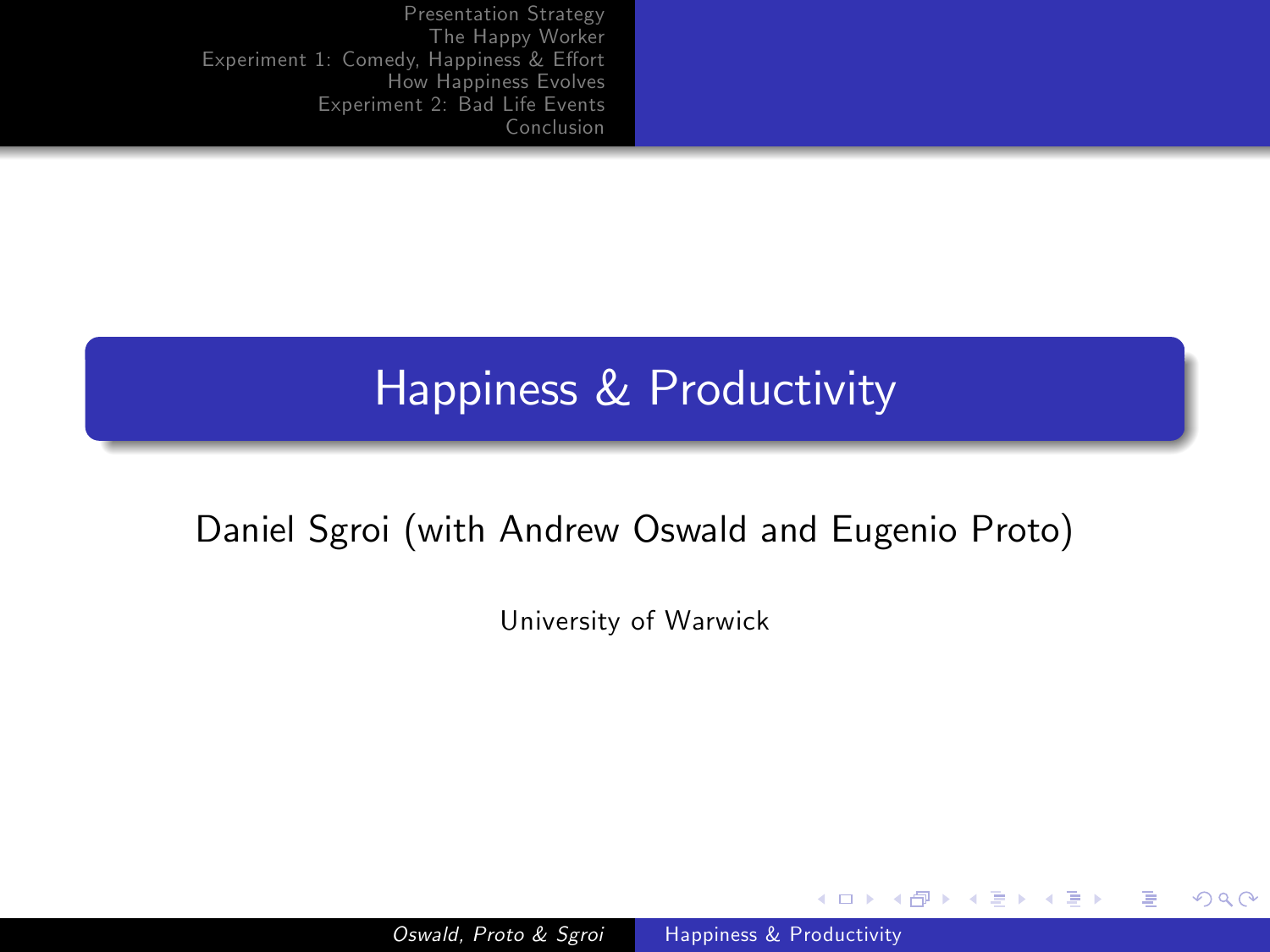#### Presentation Strategy

- Given I have 30 minutes I will focus on motivation, intuition and results.
- For those interested in the literature, theory, detail about the experimental methodology and full regressions (including IV regressions) please see the paper.
- Go to www.warwick.ac.uk/go/dsgroi/papers/ for the latest version.

<span id="page-1-0"></span>4 0 8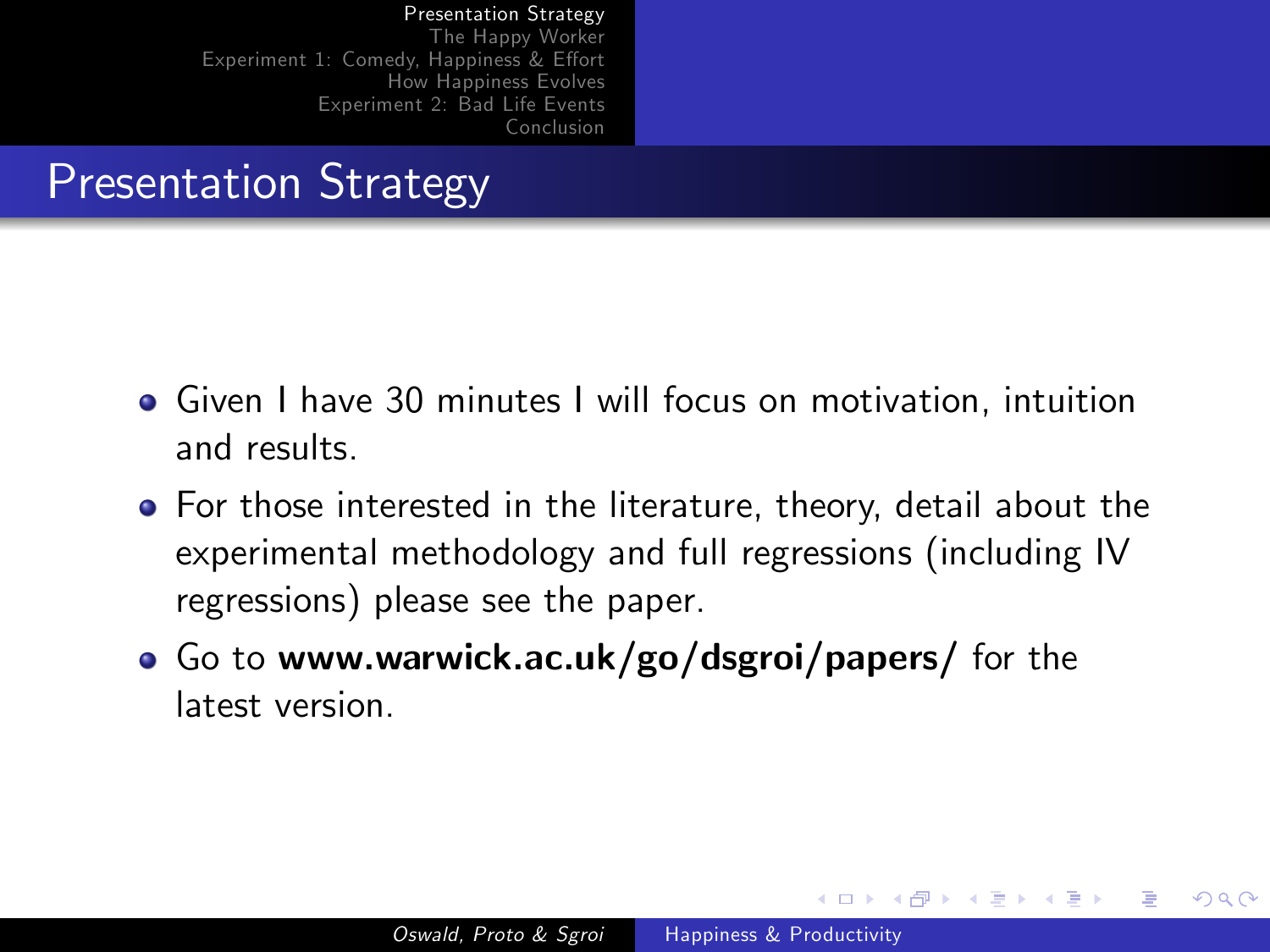# The Happy Worker

- $\bullet$  Are people more effective workers when they are happy?
- The psychology literature does't quite answer this question and is divided, and economists have not looked at this before, so this is an open question.
- Our answer: if people become happier this does not raise their ability but it does mean they put in more effort, so that does makes them more productive.
- Our methods: we ran 2 sorts of laboratory experiment.
	- For short-run happiness shocks we tried to make people happy in the lab and measured the impact on producitivity;
	- For long-run happiness shocks we looked at "bad life events" (illness and death in the family) instead.

<span id="page-2-0"></span>∢ロト ∢母ト ∢ヨト ∢ヨト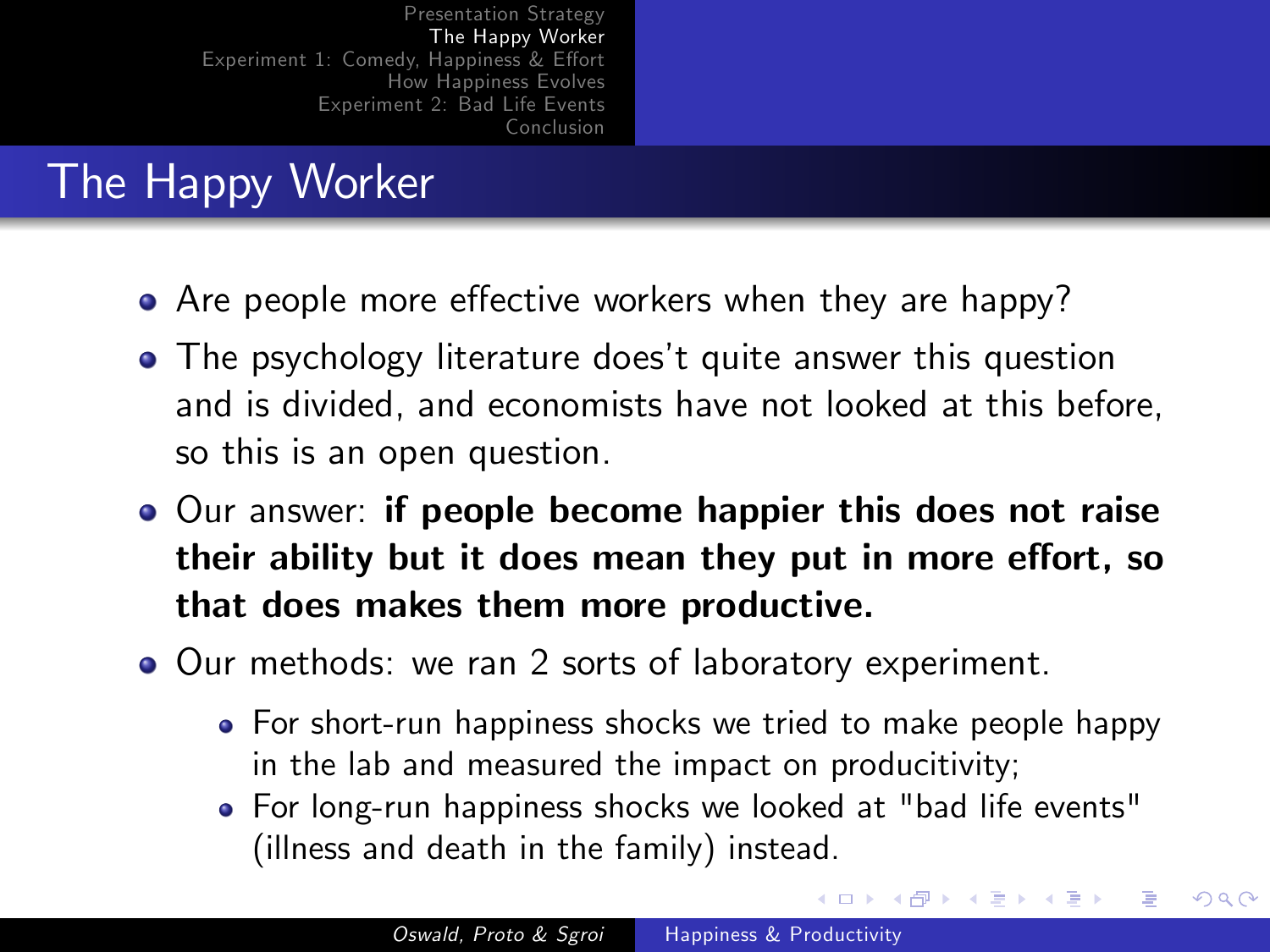## Comedy, Happiness & Effort

- Mood-induction procedures: the best is supposedly audio-visual, so we used a comedy clip for our key treatment (treatment) and a placebo (basically a screen saver) for our control.
- 276 subjects selected to be "similar" (similar age, background) who had likely been exposed to similar humour before.
- Timeline: clip; productivity task; GMAT-Math style test; questionnaire (including happiness report).
- <span id="page-3-0"></span>The productivity task: add up as many numbers as possible (5, 2-digit numbers, like "24 + 74 + 29 + 48 + 10 = ?") in 10 minutes and paid based on the number they got right (fully incentivized). The GMAT Math-style test was also incentivized. ∢ロト ∢母ト ∢ヨト ∢ヨト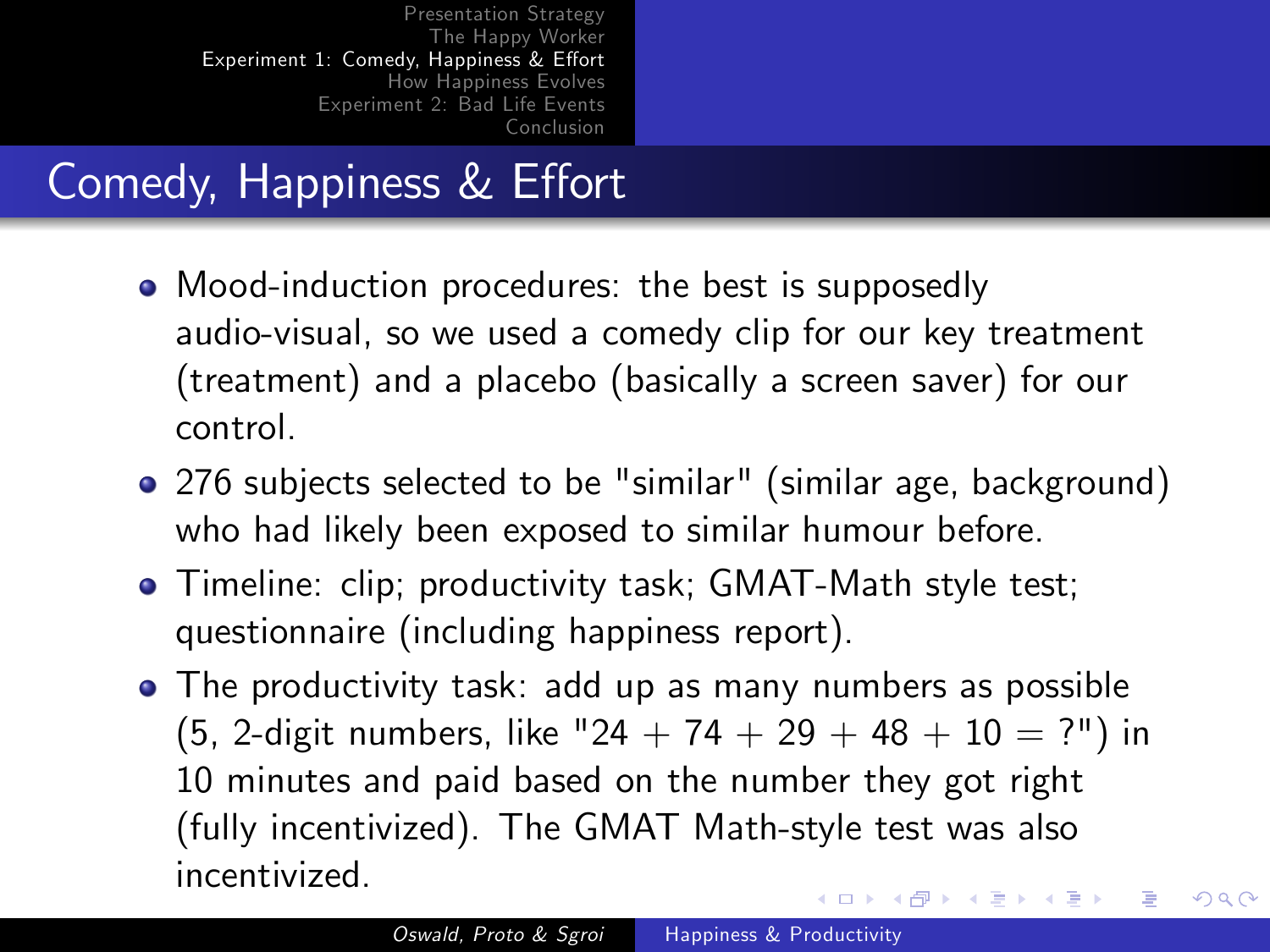## Comedy, Happiness & Effort

- Results seemed to indicate that it did indeed raise happiness in the short-run (by about 1 point out of 7 on a 7-point scale) between groups  $(5%$  significance).
- We can seperately look at number of questions attempted, number correct, percentage correct (precision), and the IQ test score.
- Those who saw the comedy clip answered more questions correctly (Roughly 10% more and statistically significantly so).
- In particular the effect came entirely through answering more questions - not the  $\%$  correct and no affect on the GMAT-Math style test.

**K ロ ▶ | K 伊 ▶ | K 手**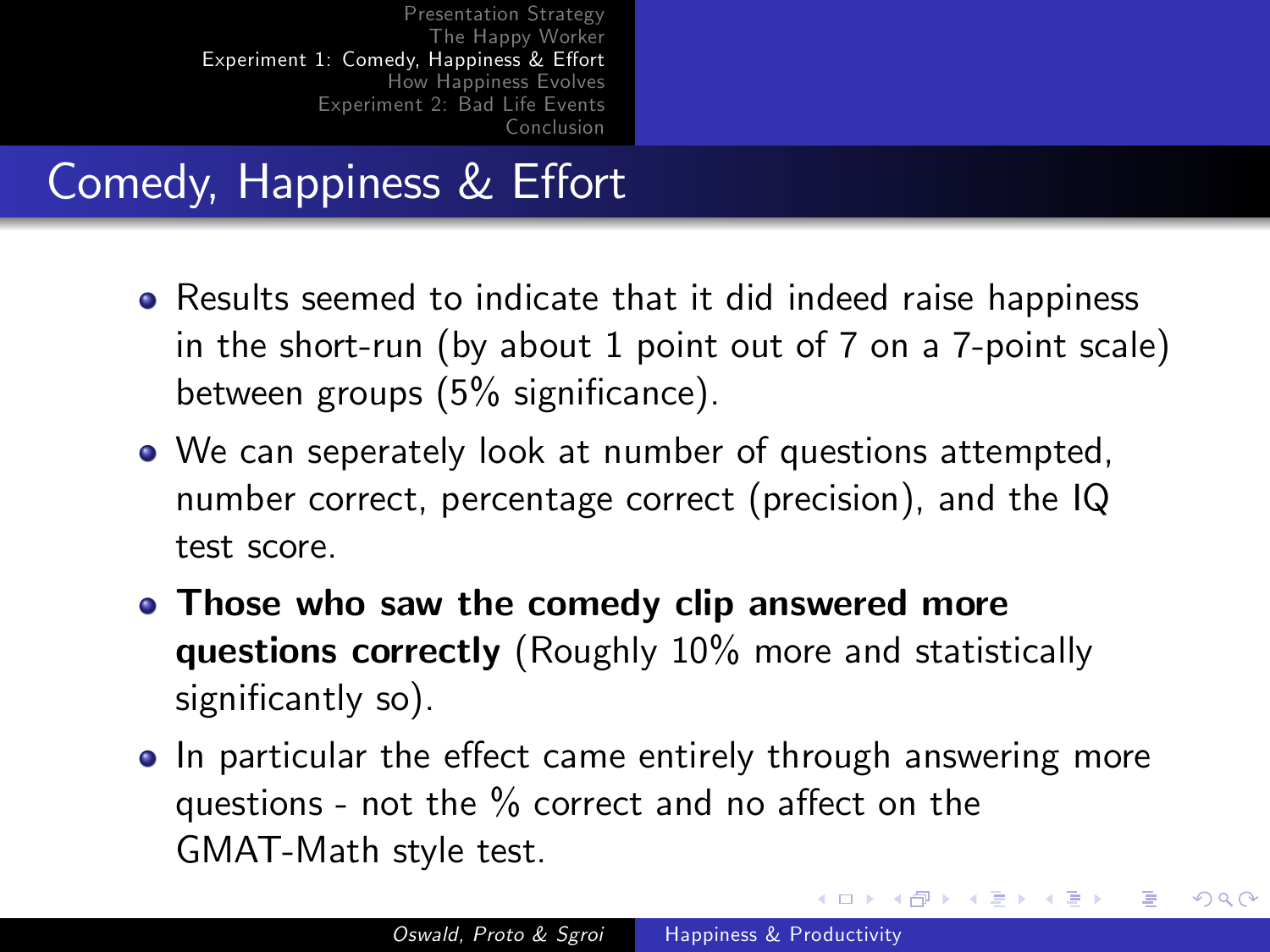## Comedy Boosts Effort!

Very clear 5% signifcance between non-treated (placebo) and treated (comedy clip). Effect vanishes when we consider those who professed not to like the comedy clip.



4日)

 $200$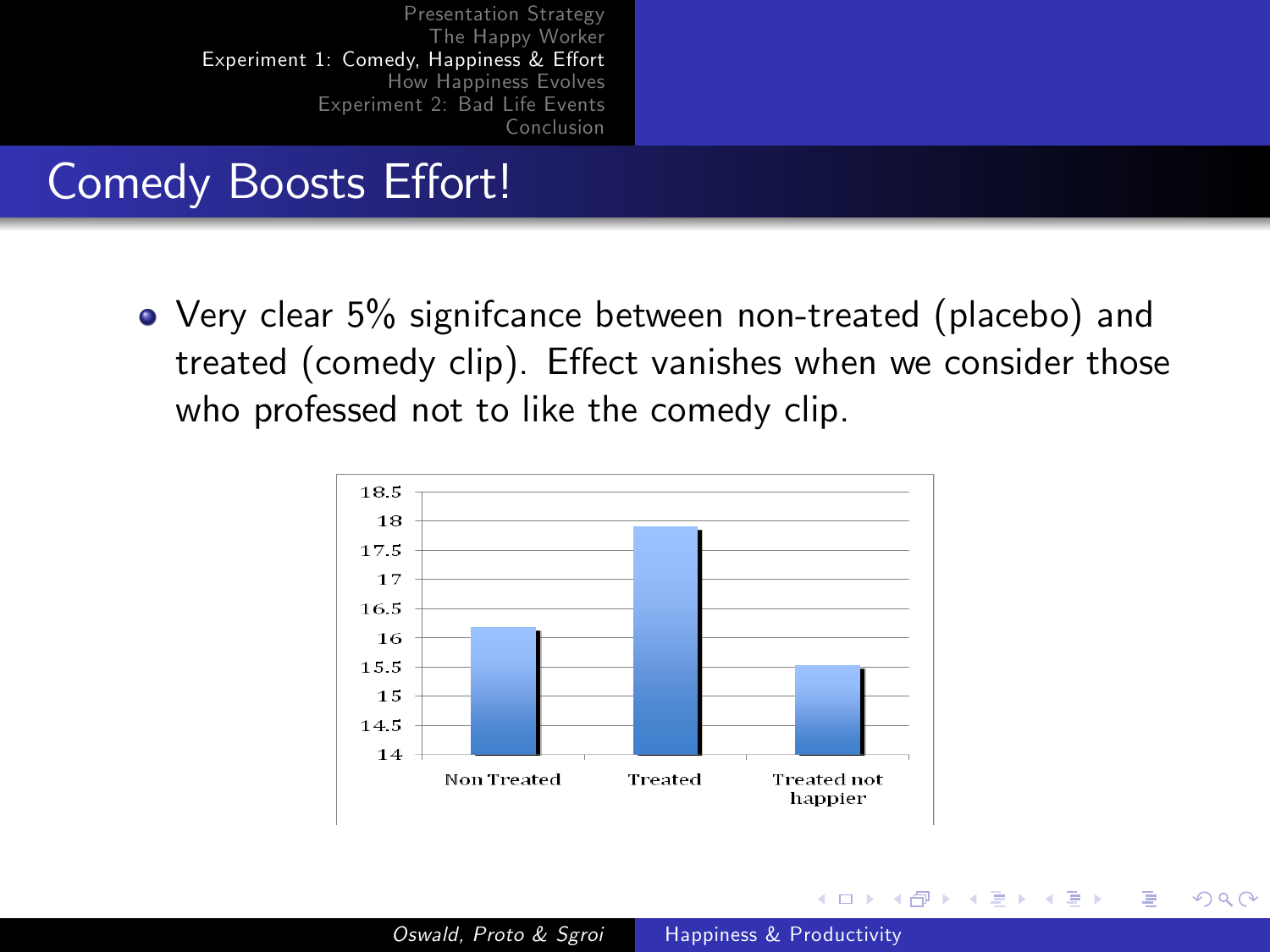#### ...All Along the Distribution

• We have first order stochastic dominance too:



4 0 8

→ 冊→

任

 $\sim$ ×. ∍ **B** ∍  $299$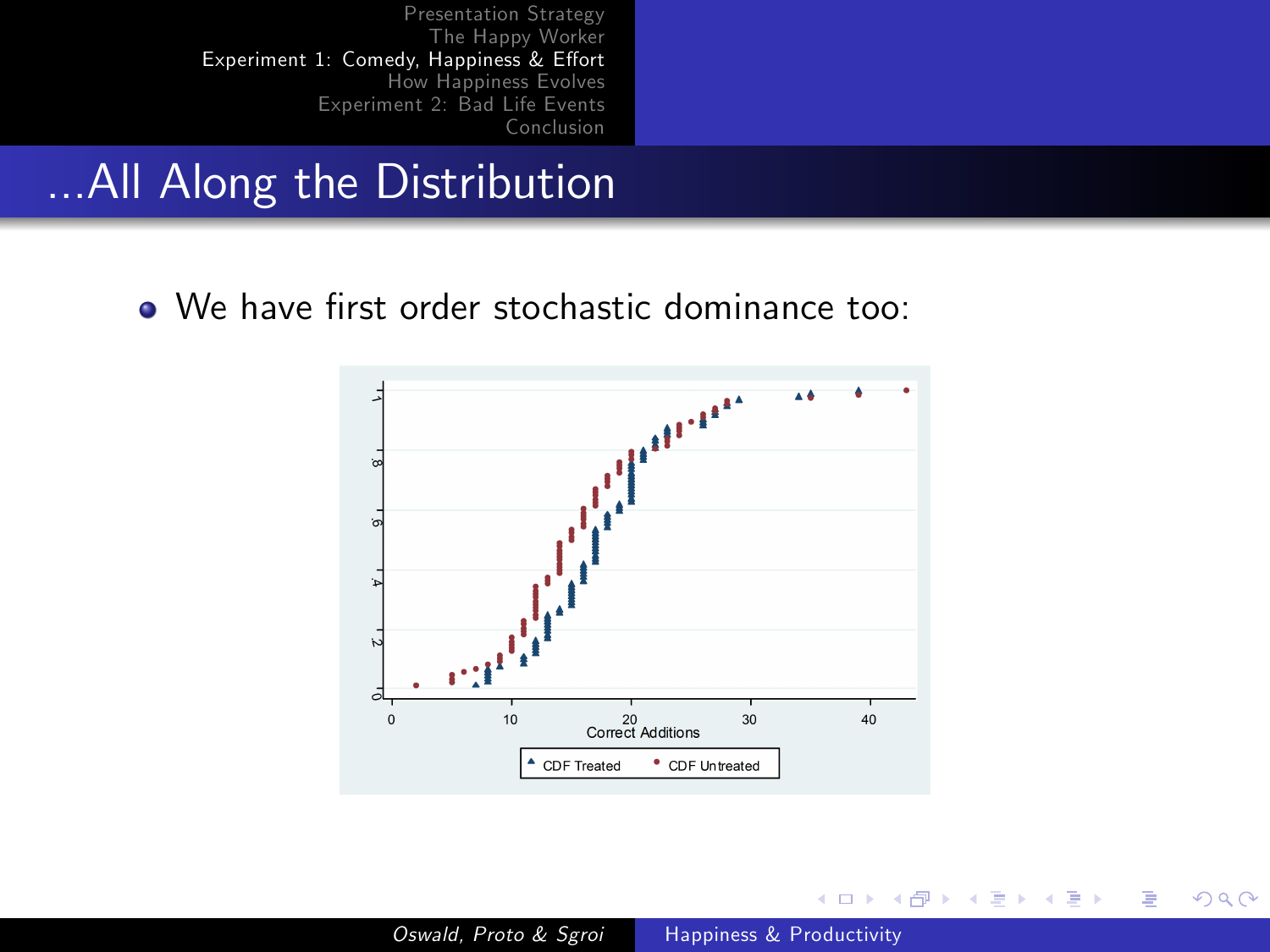## How Happiness Evolves

- **•** In a variation and robustness check we also considered how happiness changes over the duration of the lab experiment.
- Virutally identical to the comedy clip session, with another 104 subjects we added additional happiness reports at the very start and immediately after the clip.
- Confirmed that happiess did rise (within now, not just between subjects) after the comedy clip and remained in effect by the end of the session.
- Many other variations and checks carried out (no placebo, hidden payment or revealed, etc.).
- All our earlier results confirmed.

<span id="page-7-0"></span>( □ ) ( <sub>□</sub> )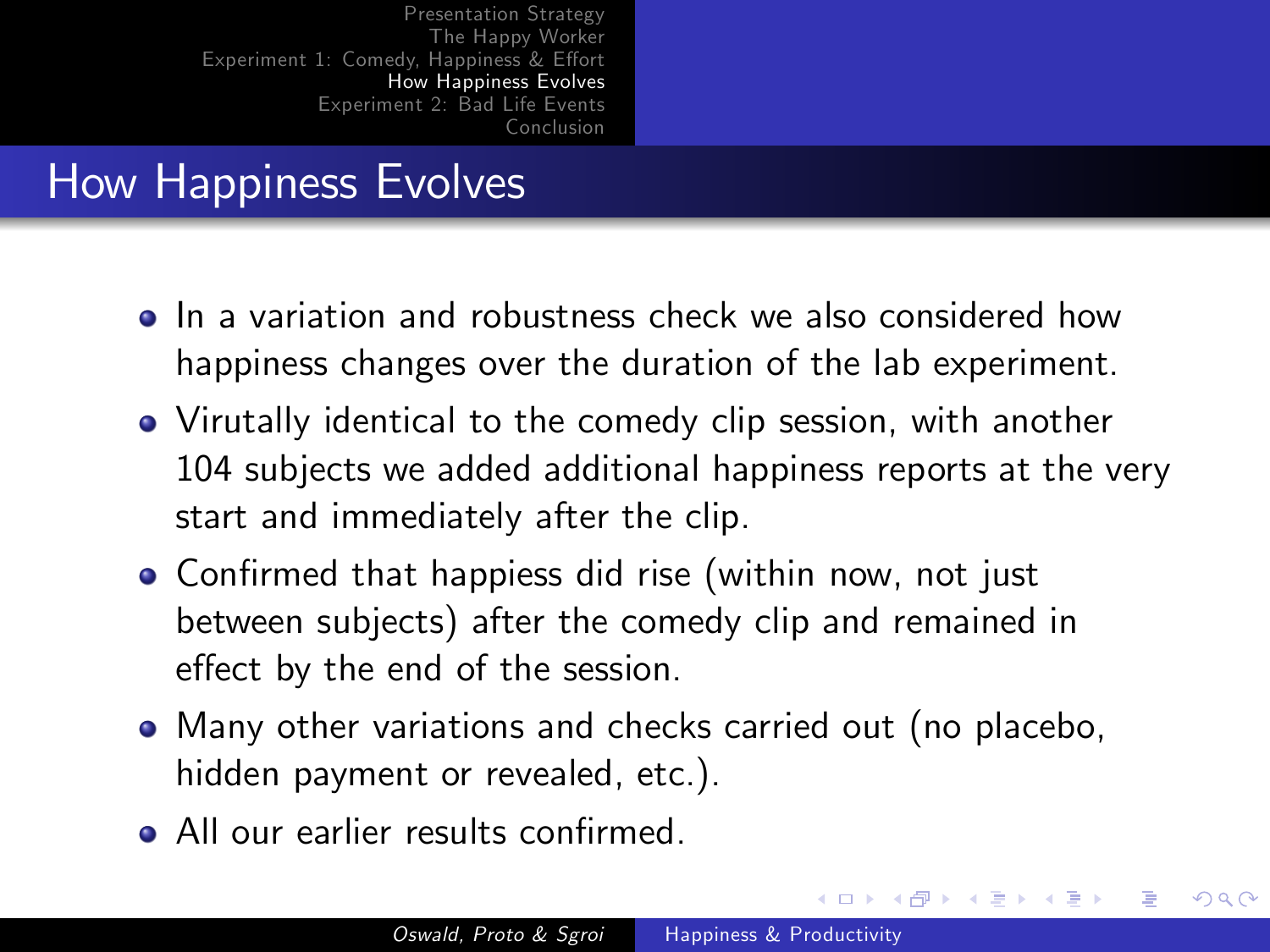## Bad Life Events

- In our second lab experiment we asked 179 subjects to first report their happiness (important that this occurs first now for priming reasons)
- Then the productivity task (adding numbers) and GMAT-Math style test.
- At the end of the experiment we asked whether they had suffered bad-life events in their recent (5 year) past including serious illness and death in their close families as well as other demographic questions.

<span id="page-8-0"></span>**∢ロ ▶ ∢伺 ▶ ∢∃ ▶**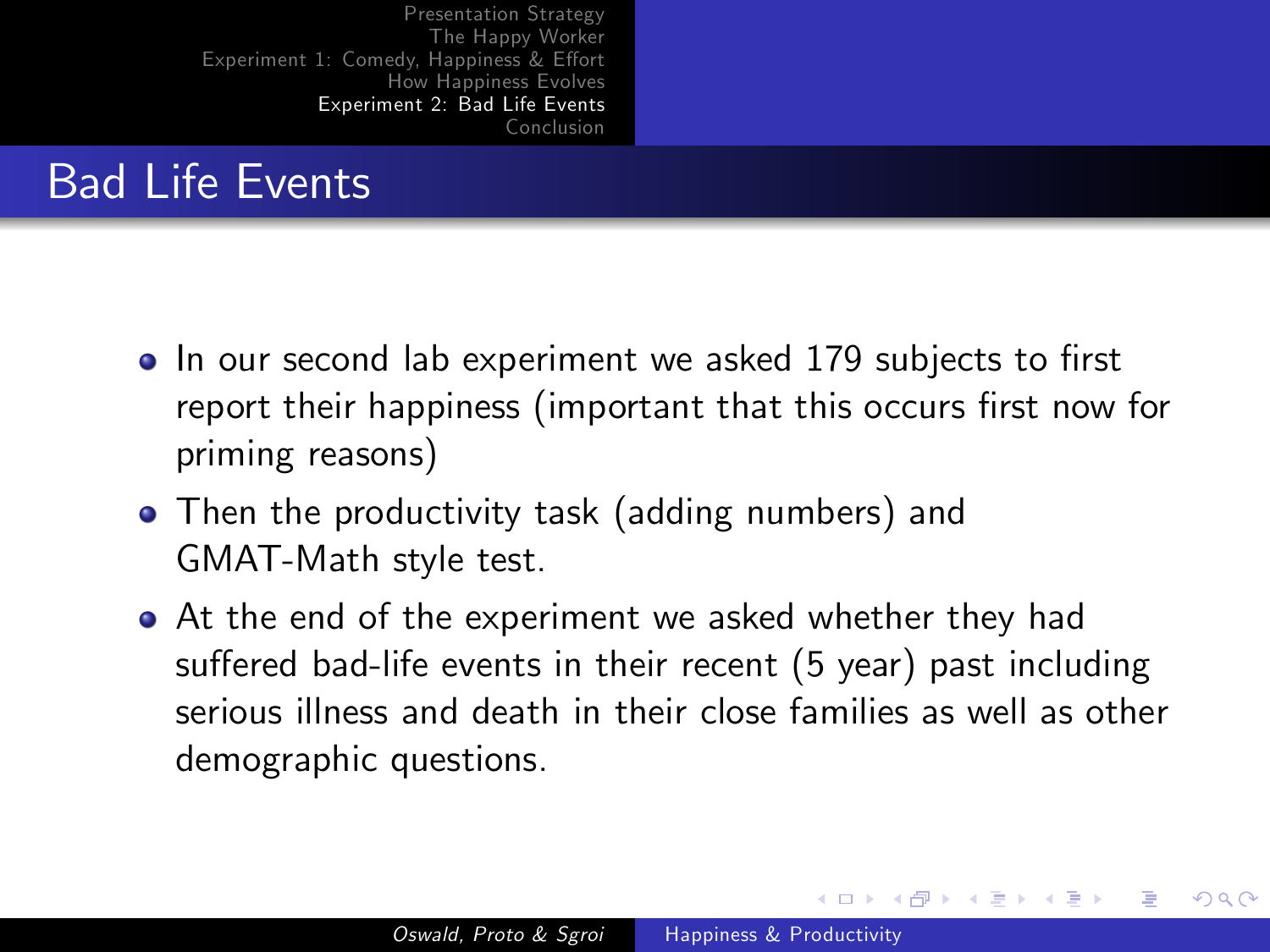

- As we would expect, those with major bad life events were less happy even 5 years later.
- More suprisingly, there was an effect on productivity  $(statistically significant)$  even up to 5 years later: those exposed to a bad life event were around 10% less producitive.
- Once again the effect worked through effort not ability.

**←ロ ▶ ← ← 冊 ▶**